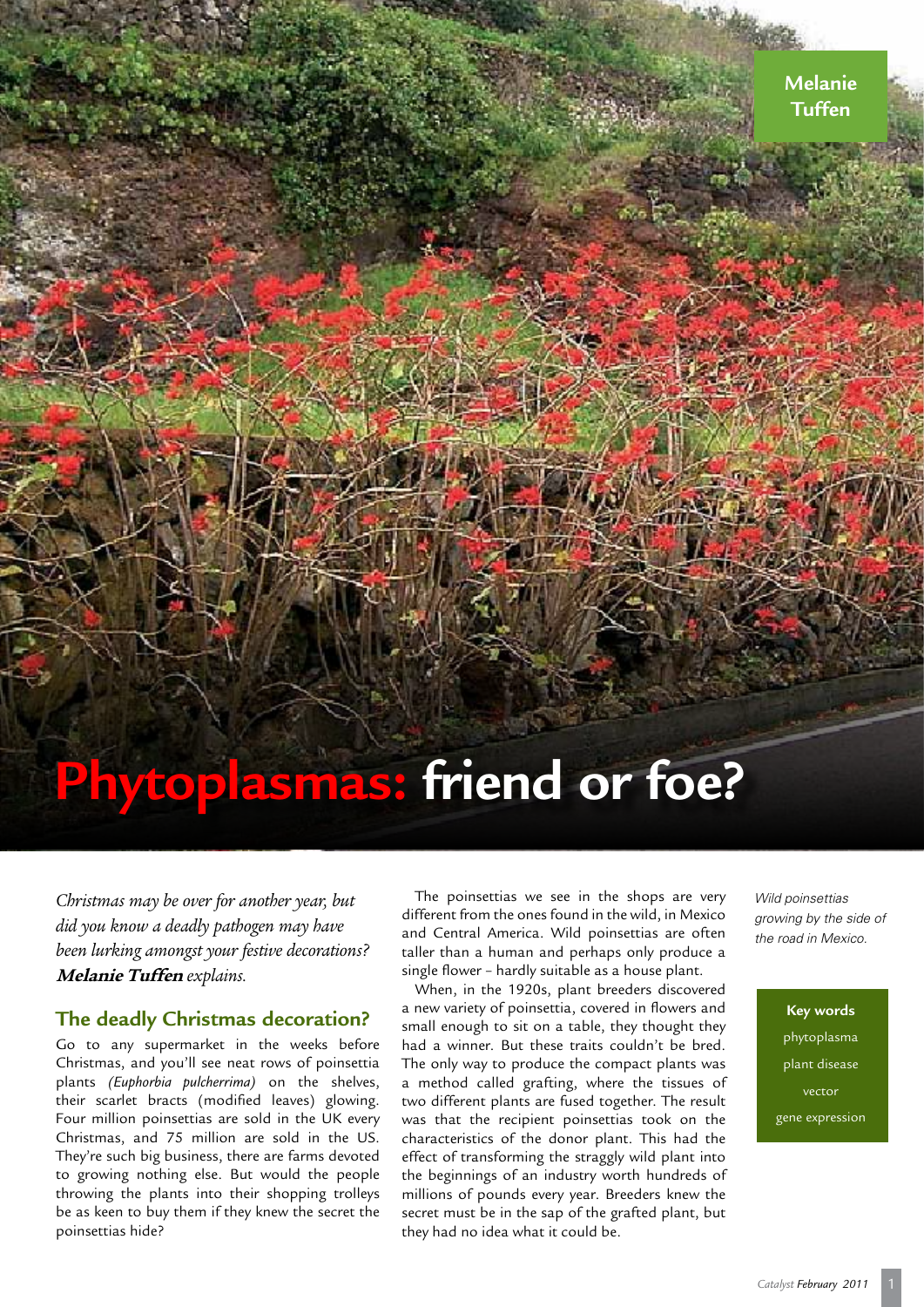Bodie Pennisi, University of Georgia, Bugwood.org Pennisi, University of Georgia, Bugwood.org 3odie



*Poinsettias are an important greenhouse crop, particularly for the Christmas market.*

# **Phytoplasmas: The real Christmas star**

It wasn't until 1997 that scientists discovered the secret of the poinsettia's transformation: those cheery poinsettias are actually all sick. Within the sap of the plants were phytoplasmas, a type of specialised bacteria that infects plant phloem, and damages the host plant. Phytoplasmas are normally transmitted by insects (known as vectors) that feed on plant sap. The grafted poinsettias were transmitting the phytoplasmas from the infected plant to the healthy plant through their sap.

(The phrase 'plant sap' is commonly used. Plants have two plumbing systems, the xylem, whiuch carries water, and the phloem which carries sugar solutions. The watery liquids in each can be called sap, but the sap referred to here is phloem sap.)

The diagram below shows the typical infection cycle of phytoplasmas. Insects (known as **vectors**) feed on the sap of an infected plant, also ingesting phytoplasmas. The phytoplasmas then begin to multiply in the insect salivary glands, so that when it feeds on a healthy plant, it passes the phytoplasmas to that plant causing it to become infected.



### **The darker nature of phytoplasmas**

Phytoplasma in poinsettias creates prettier plants perfect for our homes. But phytoplasma diseases threaten millions of people across the world, by devastating crops and leaving people hungry.

As well as the symptoms we see in poinsettia of stunting and increased branching, phytoplasmas may also cause little or no flowering (which in crop plants means no seeds, grains or fruit), can reduce leaf size, interfere in the ability to photosynthesise and can eventually kill the plant entirely.

 Phytoplasmas are known to release proteins into the plant cell that enter the plant nucleus, where it is believed that they are able to change plant gene expression to cause the symptoms seen.

What does 'gene expression' mean? All genes do just one thing—they instruct the asembly of chains of amino acids, which form polypeptides, which then fold to make proteins. These proteins may act as enzymes, antibiotics, membrane proteins and many more. Genes do not always instruct amino acid assembly, they only do so when they are switched on (expressed). The switching on and off of genes is essential in the development and functioining of organisms.



*A leafhopper – one example of a phytoplasma vector*



*Grapes are an important crop which can be affected by phytoplasma diseases. Here, discoloured grapes result from the phytoplasma disease flavescence dorée.*